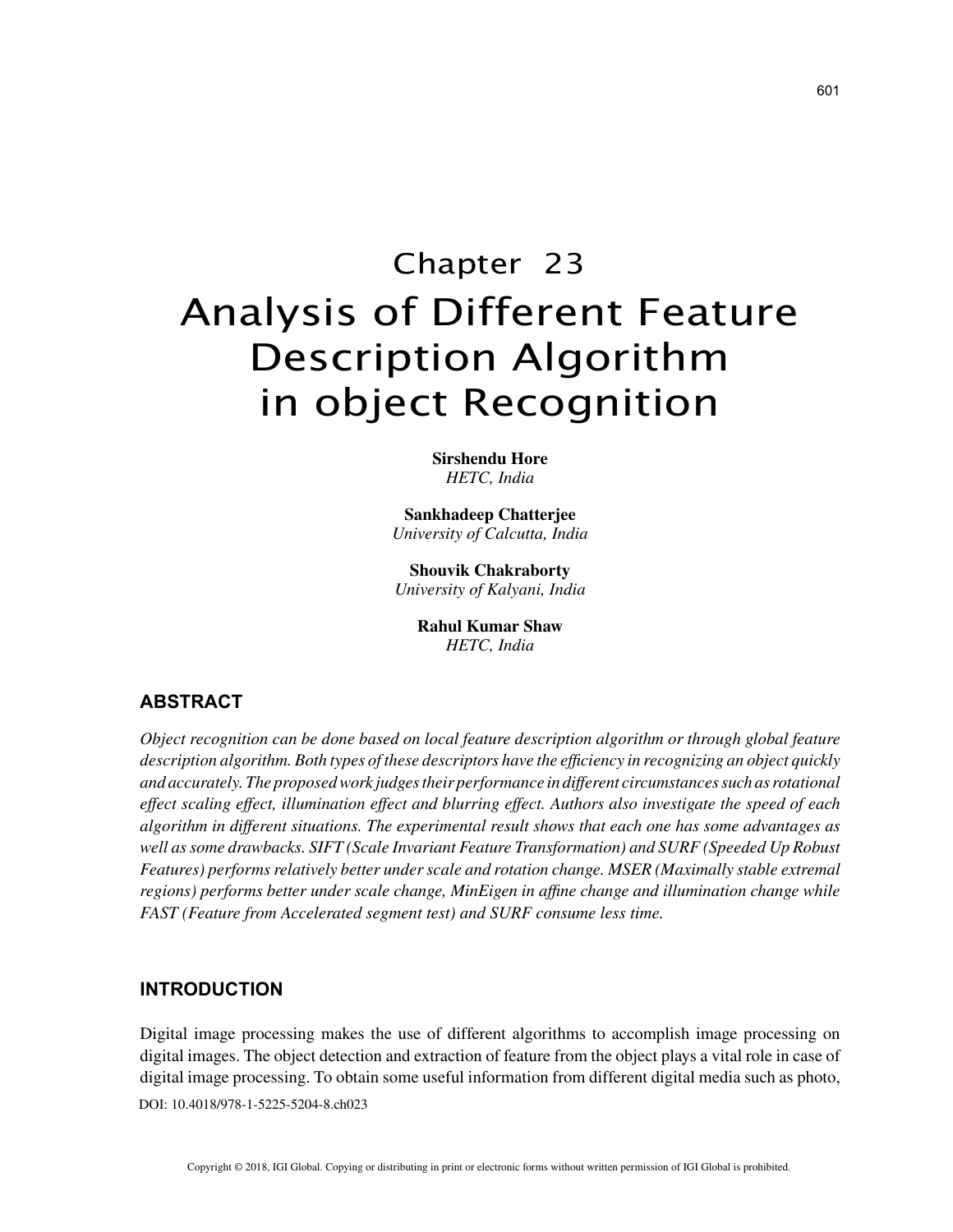video or any form of multimedia content digital Image processing relies heavily on feature extraction and object detection and subsequent object recognition. Successful and efficient object recognition is an important research domain in computer vision and image processing. Though object recognition has started it journey four decade back, it has started making its acceptance rapidly in recent years due to the advances in computational intelligence. It is also influenced by the advancement made in the field of feature extraction techniques Object recognition is the process of determining the distinctiveness of an object being perceived in the image. This is often done using a set of known labels. Significant effort has been made earlier to develop some generic made to overcome the challenges often encountered in the case of object recognition. Recognition of object in cognitive way is much easier then recognizing the same object through computer vision or image processing. Pose of an object relative to a camera, variation in lighting under different condition, and difficulty in generalizing across objects from a set of images causes much difficulties in object recognition process. In the literature different way of recognizing an object is reported.

## **Feature**

The concept of feature is very common and choice of feature to be obtained has been depended heavily on given specific problem. Thus there is no complete or precise definition of what make up a feature and the accurate definition often relay on the given problem; the application type In image processing or in computer vision a portion of information which is substantial for resolving the computational job associated with a certain application, can be coined as feature. On the other words a feature can be defined as an interesting section with in an image; interest points in an image are the area whose position does matter and can be detected under different changing circumstances. The noticeable part found within the interest points is that they store large number of local information and the information they store are rather same between different images; therefore many computer vision algorithms used features as a starting point. This concept of feature in general is also applicable in case of machine learning or pattern recognition . Features of digital image may have some precise structures in the image such as objects, points or edges. Features of any image can also be obtained by applying neighborhood operation in the adjoin region. In case of tracking a motion object it can be sequence of image, boundaries or curves of different image regions.

### Feature Detector

In digital Image processing and in computer vision to find the interested point or key point of an object feature detector plays a crucial role. A feature detector is nothing but an algorithm that takes an image as input and produce pixel coordinates or locations as outputs. These locations are significant areas of the targeted image or inputted image. An example of feature detector is a corner detector, template detector, blob etc. that produce locations of corners or templates or regions as an outputs in the observed image but does not provide user any type of information about the features it detected.